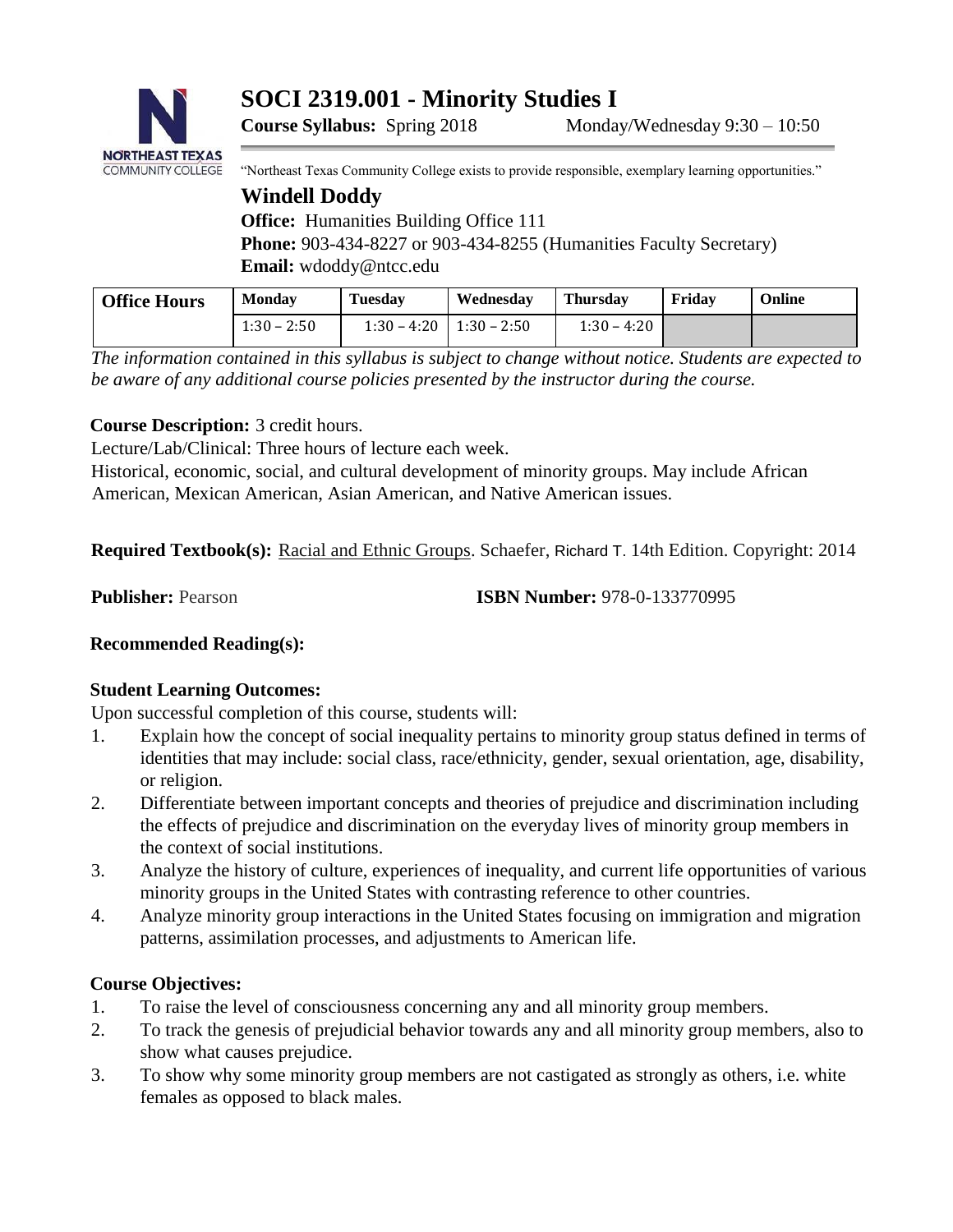- 4. To show migratory patterns from south to north which essentially was blacks and quite a few whites moved from rural areas to the urban areas looking for work in northern cities.
- 5. To show the level of interaction between minorities in the United States, are they equal status, or is there dominance from one minority group to another?

## **Lectures & Discussions:**

The class format for this course will be largely lecture-discussion, with a few guest presentations and some audiovisual presentations. It is important to be on time for class. This course, at times, will focus on controversial issues; an open mind and a mature attitude are essential for this course of study. Please feel free to ask questions and make comments.

## **Evaluation/Grading Policy:**

| Tests                 | 25% |
|-----------------------|-----|
| <b>Written Papers</b> | 25% |
| Final Exam            | 50% |

## **Tests/Exams:**

Major Tests: The will be 3 major tests. Final exam will be administered during the week of finals. The major tests will contain true/false questions, multiple choice, matching, completion recall, short answer questions such as distinguish between or compare and contrast, and an essay question (three topics: choose one). The essay questions must be written in essay form, and will be graded as an essay.

**FINAL EXAM -- 9:30 AM -- Wednesday -- May 9, 2018** 

**Assignments:** The reading assignments should be done prior to the class discussion so that the student can gain the maximum benefit from the discussion. Most reading assignment topics will be discussed in class lecture; however, because of time considerations, occasionally the topics will be covered only by reading the assigned text. Periodically, there may be short pop tests on the readings; it is important to keep up with the readings because it is very easy to get behind, and it is difficult to "cram "for an test/exam.

#### **Student Responsibilities/Expectations:**

• ALL CELL PHONES must be turned OFF and in your pocket or purse. At NO time will it be on your desk or lap or anywhere except in your pocket or purse. Should you receive a call, your grade in this class may be affected.

The attendance policy has been established by the college and will be followed in this course. Keep in mind that there are no makeups on pop tests and that the scheduled makeups for reaction papers may not be very convenient so punctual attendance is essential for successful completion of this course.

# **Thursday, April 12, 2018 is the last day to drop with a W.**

# **NTCC Academic Honesty Statement:**

"Students are expected to complete course work in an honest manner, using their intellects and resources designated as allowable by the course instructor. Students are responsible for addressing